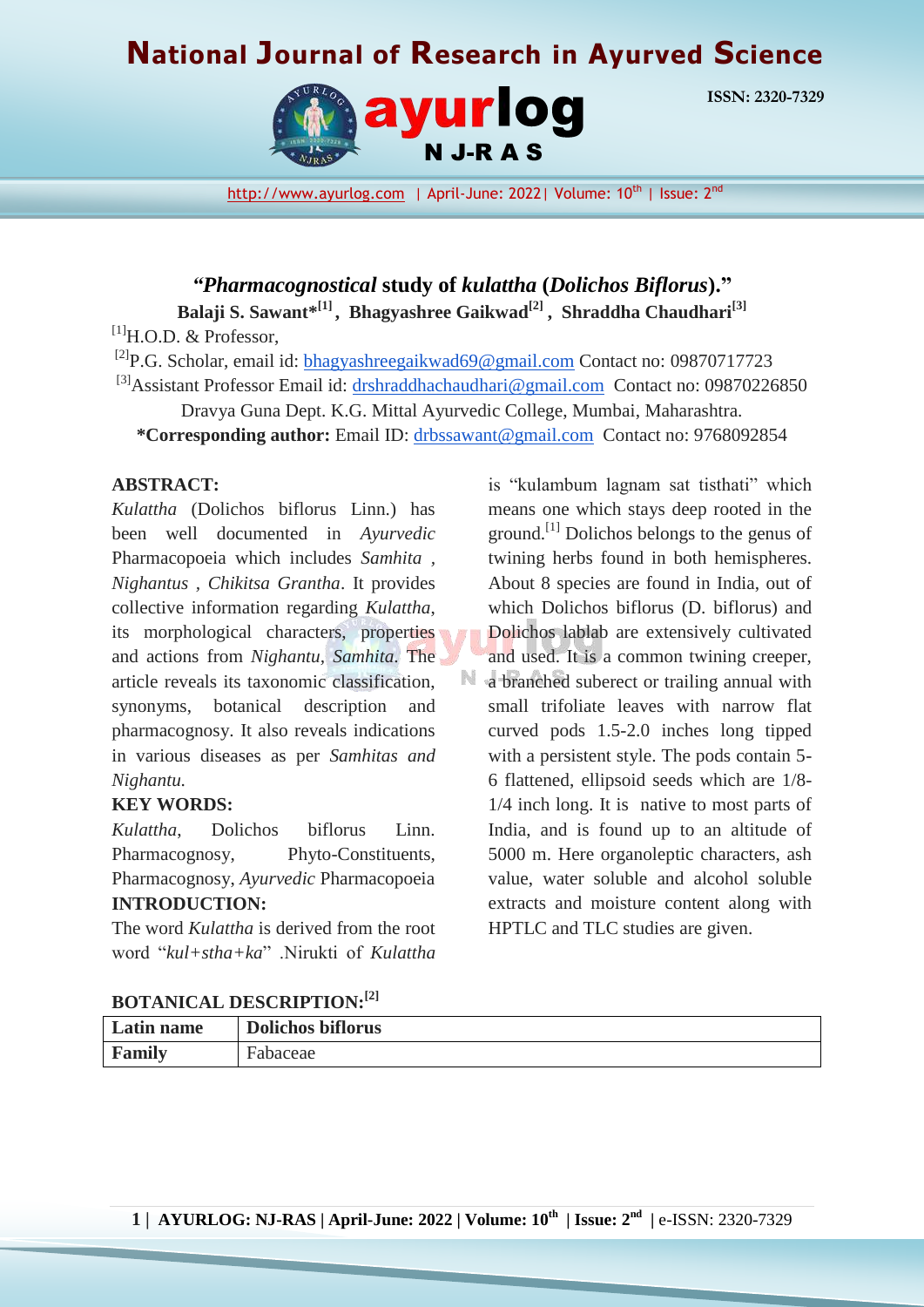| <b>Vernacular</b> | Sanskrit-kulattha                                                     |
|-------------------|-----------------------------------------------------------------------|
| name              | Hindi- kulthi , kurathi                                               |
|                   | Telugu-vulavalu                                                       |
|                   | Kannad-huruli, hurali                                                 |
|                   | Tamil – kollu, kannam                                                 |
|                   | Punjabi – lodhar                                                      |
|                   | Urdu- kulthi                                                          |
|                   | English – horse Gram                                                  |
| <b>Habitat</b>    | A common twinning plant growing all over India, especially in Bombay  |
|                   | and Madras                                                            |
| <b>Botanical</b>  | It is an annual herb, which grows 500cm height and bears light yellow |
| description       | flowers it is cultivated in most parts of India.                      |
| <b>Part used</b>  | <b>Seeds</b>                                                          |

## **Properties of** *kulatha* **mentioned in various** *samhita* **and** *nighantus***:**

|                                             | <b>RASA</b>                 | <b>VIRYA</b>    | <b>VIPAKA</b> | <b>GUNA</b>                           |
|---------------------------------------------|-----------------------------|-----------------|---------------|---------------------------------------|
| <b>Charak</b><br>samhita <sup>[3]</sup>     | kashaya                     | ushana          | amla          | ushana                                |
| <b>Sushrut</b><br>samhita <sup>[4]</sup>    | kashaya                     | ushana          | katu          | ushana                                |
| <b>Ashtanga</b><br>sangraha <sup>[5]</sup>  | kashaya, swadu              | ushana New amla |               | Ruksha,<br>laghu, vidahi,<br>tikshna. |
| <b>Ashtang</b><br>hridaya <sup>[6]</sup>    | Kashaya, swadu              | ushana          | amla          | laghu,<br>Ruksha,<br>vidahi           |
| <b>Bhavprakash</b><br>nighta <sup>[7]</sup> | kashaya                     | ushana          | katu          | Laghu,<br>vidahi,<br>medohara         |
| Raja nighantu <sup>[8]</sup>                | Kashaya,<br>katu,<br>tikata | ushana          | katu          | ruksha                                |
| yogratnakar <sup>[9]</sup>                  | kashaya                     | ushana          | amla          | Ruksha, ushana,<br>sara               |
| <b>Madanpal</b><br>night                    | kashaya                     | ushana          | katu          | vidahi,<br>Laghu<br>sarah             |
| Priya<br>nighantu <sup>[11]</sup>           | kashaya                     | ushana          | amla          | Ushna, grahi                          |
| <b>Kaidev</b>                               | Kashaya                     | ushana          | amla          | Laghu, ruksha,                        |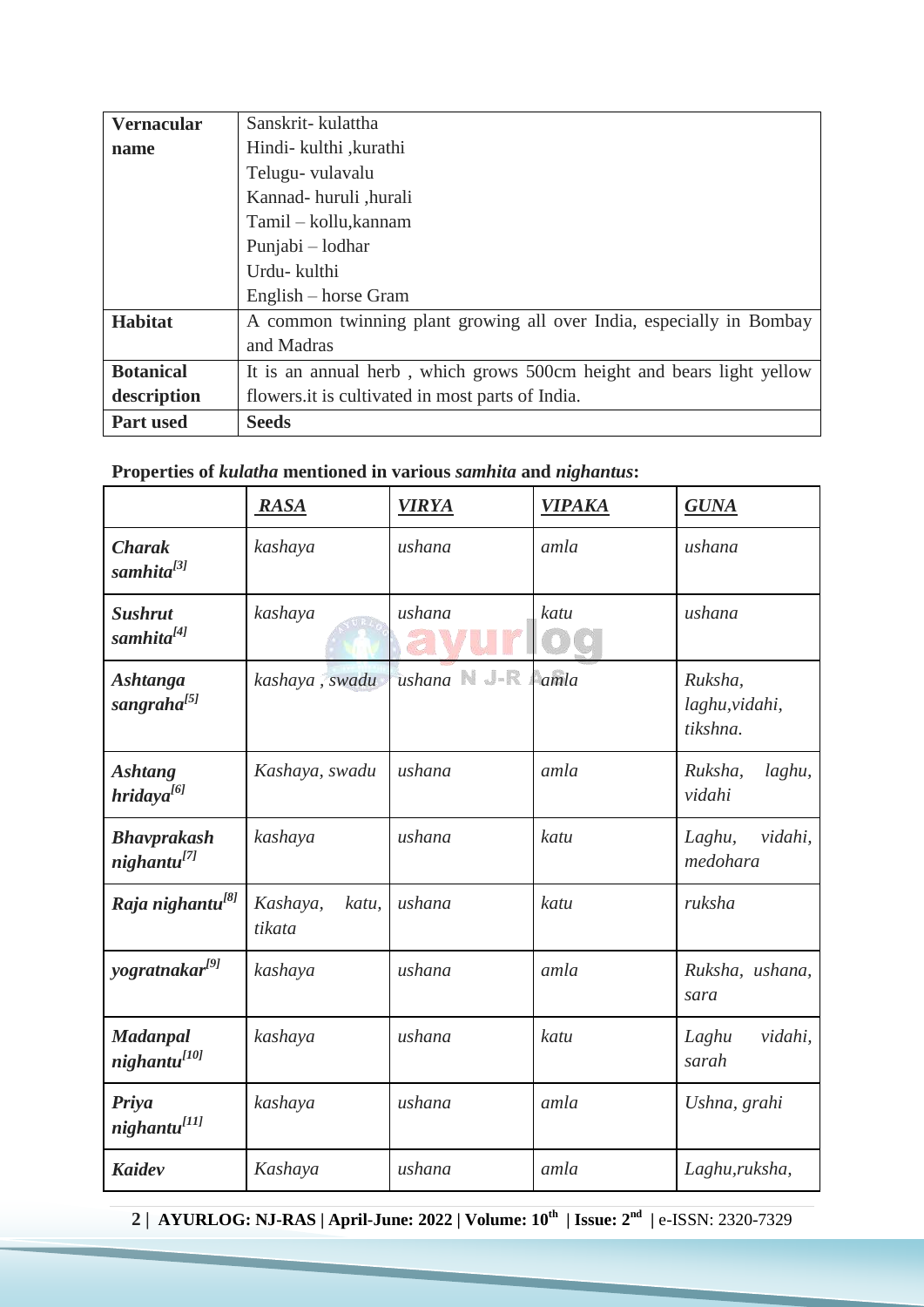| night                     | madhura |               |      | vidahi                         |
|---------------------------|---------|---------------|------|--------------------------------|
| <b>Shaligram</b><br>night | Kashaya | <b>Ushana</b> | Amla | ruksha<br>vata<br>kapha nashak |

*RASAPANCHAKA***:** *Rasa* of *Kulattha* is *kashaya*. Its guna are *laghu, ruksh.* It is *ushna virya* and has *katu vipaka*. It is mainly vata-kapha hara.<sup>[14]</sup> **SYNONYMS: [15]**

| Tamravarna | Pitamguda    |
|------------|--------------|
| Kalavruta  | Aaliskandha  |
| Anilapaha  | Surashtrak   |
| Karshana   | Druk prasada |

## **VARIETIES OF KULATTHA:**

According to *Acharya Sushrut*, *Kulathha* is of two types = *kulattha* and *vanya kulattha.*[16]

According to *Raja nighantu*, it is of three types = *tamra beej, shweta beej, sitetarbeeja*. [17]

## **MATERIALS AND METHODS:**

Raw product that is seeds of the Dolichos biflorus Linn. selected for study was collected from the local market, Mumbai, Maharashtra. Standardisation and analytical report was done by Alarsin Pharmaceuticals, Andheri, Mumbai, India and HPTLC was done by Seth Govind Raghunath Sable College Of Pharmacy, Pune, Maharashtra, India.

## **PHARMACOGNOSTICAL EVALUATION:**

The formulation was identified, authenticated and standardised. The study includes organoleptic evaluation and microscopic evaluation. They are stored according to the SOP provided in the  $API^{[18]}$ 

a) Macroscopic:

Seeds are hard with smooth surface, ellipsoid, flattened, greyish to reddish brown, 4-6 mm long and 4 mm wide, prominent micropyle and taste, somewhat astringent.

Taxonomical classification

- Kingdom Plantae
- $\mathbb N$  J  $\mathbb R$   $\Lambda$  Division- Biflorus
	- Order Fabales
	- Family Fabaceae
	- Subfamily -Faboideae
	- Tribe phaseoleae
	- $\bullet$  Scientific name Dolichos biflorus
	- $\bullet$  Genus Dolichos
	- $\bullet$  Species biflorus

## b) Microscopic

Transverse section of seed shows testa consisting of a single layer of columnar, thin-walled, parenchymatous, palisade like cells covered with a thin cuticle followed by single layer of rectangular to square bearer cells and 3-4 layers of thin-walled rectangular parenchymatous cells, more wide at micropylar region, cotyledon consisting of single layer of upper and lower epidermis covered with a thin cuticle, epidermal cells thin-walled, rectangular and parenchymatous followed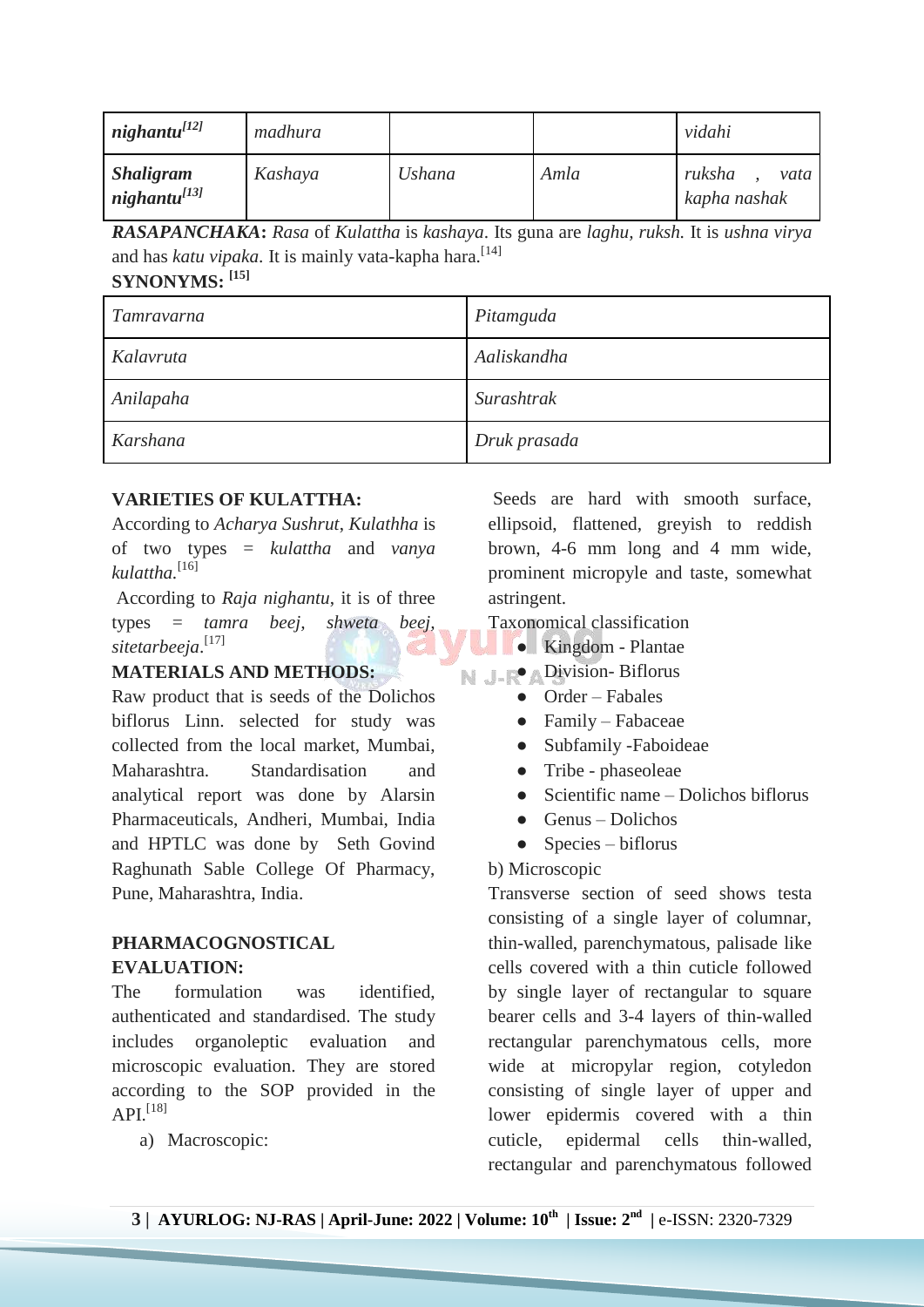by mesophyll, consisting of angular parenchymatous cells, filled with numerous simple starch grains and protein bodies are also present.

## **PHARMACOKINETICS[19,20]**

*KARMA :Grahi,mootrala ,vidahi,sweda samgraha ,krimihara , pittakruta , medohara*

*ROGAGHNATA : kasa, shwas, hikka, peenasa, daaha, anaha, arsa,ashmari, shukrashmari, gulma, shoola, krimi roga, amavata,prameha, mootraroga, medaroga, jwara*.

*Kashaya* **preparation as per** *Samhita:[***21]** क्वाथकल्पना:

पानीयंषोडशगृणक्षुण्णॆ द्रव्यपलेक्षिपेत्।

मृतपात्रेक्वाथयेदग्राह्यमअष्टमांशावशोषितम् ॥

तत्जलंपाययेदधीमानंकोष्णम्मदुअग्निसाधित म।्

श्रृतः क्वाथम्कषायश्चनिर्यूहः सनिगद्यते॥

(शा.म.खण्डद्ग्षवतीयअध्याय/१-२)

#### **PHYSICO CHEMICAL ANALYSIS:**

Physicochemical parameters of *Kulatthabharad* like weight variation, hardness, disintegration time, loss of drying, Ash value, water soluble extract, pH were determined as per API guidelines. Analytical report of sample of *Kulattha bharad* as per Alarsin reports is as follows: (reports are attached within )

| Test                  | Specifications                                     | Results             |
|-----------------------|----------------------------------------------------|---------------------|
| Appearance            | Dry bharad                                         | Dry bharad          |
| Colour                | Greyish to reddish brown                           | Light reddish brown |
| Odour                 | <b>Characteristics</b>                             | Characteristics     |
| Taste                 | $\alpha \equiv \alpha \equiv \alpha$<br>Astringent | Astringent          |
| Moisture content      | <b>NMT 5%</b>                                      | 3.41%               |
| <b>ASH</b>            | <b>NMT 5%</b>                                      | 2.96%               |
| <b>AIA</b>            | <b>NMT 1%</b>                                      | 0.53%               |
| <b>ASE</b>            | <b>NLT 3%</b>                                      | 5.60%               |
| <b>WSE</b>            | <b>NLT</b> 12%                                     | 14.57%              |
| $NMT - NOT$ more than | $NLT - NOT$ less than                              |                     |
|                       |                                                    |                     |

### **CHEMICAL COMPOSITION:[22]**

*Kulattha* extract contains alkaloids, flavonoids,tannins, carbohydrates and proteins. It was reported that seeds (both Tender and mature) are rich in urease but a considerable amount of amino acid was not reported. A new and nonspecific lectin having the inner carbohydrate moiety as Nacetyl glucosamine, N-M-glycosidically linked to asparagine has been isolated from the seeds of Dolichos biflorus.

Constituents of grain with husk are albuminoids, starch, oil, fibre, ash, and phosphoric acid, Enzyme urease.

#### **CONCLUSION :**

Ayurvedic pharmacodynamics of *Kulattha*  shows its *laghu, ruksha* property and pacifies *vatakapha doshas* and has properties like *grahi, mootrala ,sweda samgraha, vidahi, medohar* etc. Sample taken matches with API standards. *Kulattha is indicated* in diseases like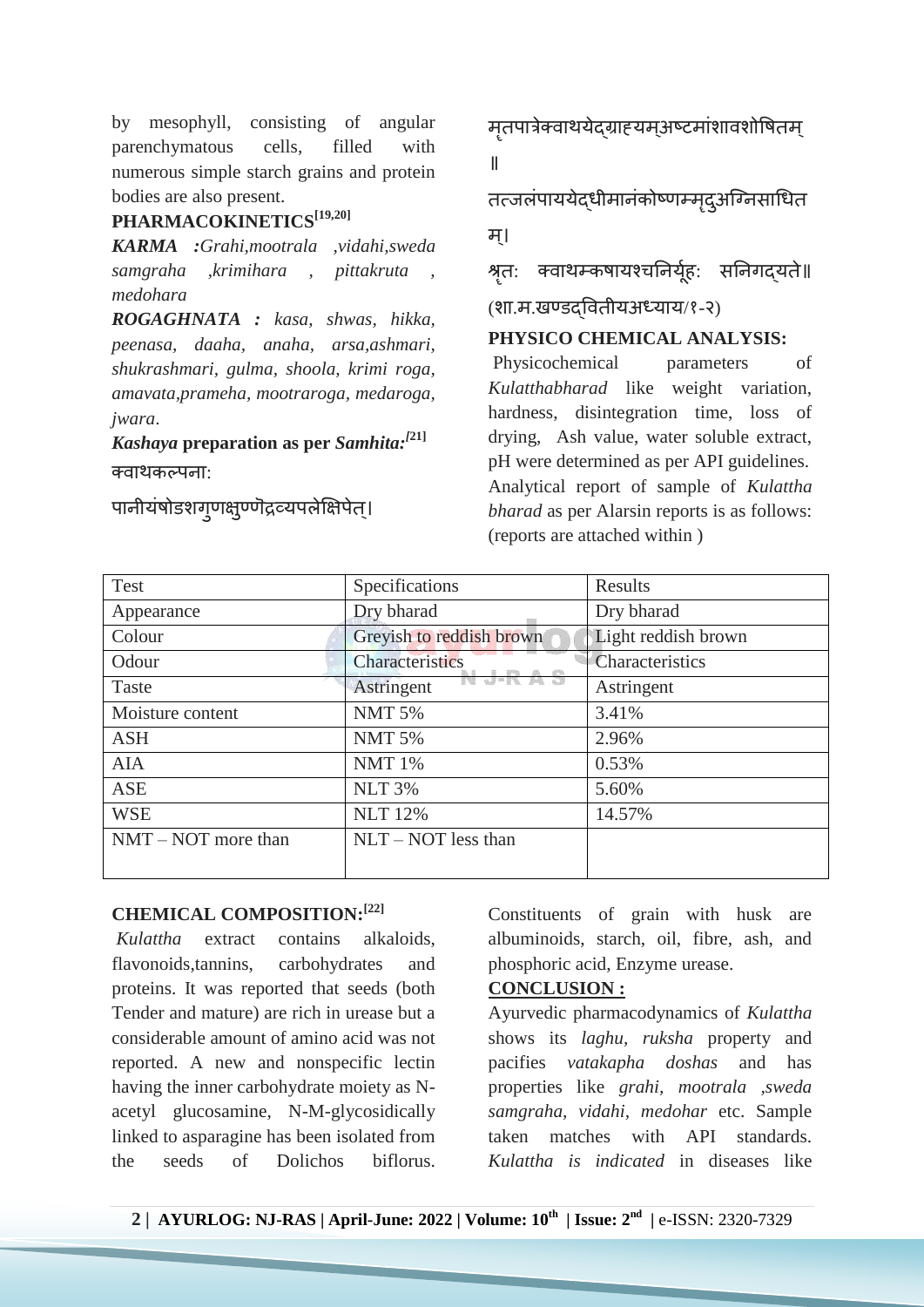*ashmari, daha, arsa,shukrashmari, mootraroga* etc. Versatile nature of *Kulattha* has been attributed to the status of both diet and drug. Its extract contains alkaloids, flavonoids, proteins ,tannins, seeds extract rich in urease.

#### **REFERENCES**

1.Professor Krishna Chand Chunekar, bhava prakash nighantu, shimbi varga, chaukhamba bharati academy, edition 2015, pg no. 650

2. Acharya Priyavrat Sharma, dravyaguna vigyan part 2, chaukhamba bharati academy, edition 2002, pg no. 654.

3. Vaidya Yadavji Trikamji Acharya. Charaka Samhita with Deepika commentary. 2009 edition. Varanasi; Chaukhambha Surbharti Prakashan; 2009. p. 33.

4. Vaidya Jadavji Trikamji Acarya. Susruta Samhita with Nibandhasangraha Commentary. Varanasi; Chaukhambha Sanskrit Sansthan; 2012. p. 346.

5. Kaviraj Atrideva Gupta. Ashtanga Samgraha. Chowkhamba Krishnadas Academy. Varanasi; 2005. p.64 , 131.

6. Pt. Harisadasiva Sastri Paradrakar. Astanga Hridaya with Sarvanga Sundara of Aruna Dutta and Ayurveda Rasayana of Hemadri Commentary. Varanasi; Chaukhambha Sanskrit Sansthan; 2009. p. 83.

7.Professor Krishna Chand Chunekar, bhava prakash nighantu, shimbi varga, chaukhamba bharati academy, edition 2015, pg no. 650.

8. Dr. Tripathi Indradeva, Raj Nighantu of Pt. Narahari, shalyadi varga 4th ed. Varanasi; Chaukhamba Krishnadas Academy; 2006. p. 549.

9. Pt. Sadasivasastri Joshi. Yogaratnakara, 2nd ed., Varanasi; Chowkhambha Sanskrit series office; 2011p. 36.

10. Prof. Hariprasad Tripathi, Madanpal Nighantu.Varanasi; Chowkhamba Krishnadas Academy; 2009. p. 246 ,247.

11. Prof. Priyavrita Sharma. Priya Nighantu. 1st ed. Varanasi: Chaukhambha Surabharti Prakashan; 2004. p. 68.

12. Kaiyedeva nighantu, dhanya varga, Chaukhamba Orientalia, Varanasi pg no. 315

13. Shaligram nighantu, dhanya varga, 7th and 8th part by Khemraj Shrikrishnadas, Mumbai, pg no.629.

14. Acharya Priyavrat Sharma, dravyaguna vigyan part 2, chaukhamba bharati academy, edition 2002, pg no. 654.

15. Dr. Tripathi Indradeva, Raj Nighantu of Pt. Narahari, shalyadi varga, 4th ed. Varanasi; Chaukhamba Krishnadas Academy; 2006. p. 549.

16. Vaidya Jadavji Trikamji Acarya. Susruta Samhita with Nibandhasangraha Commentary. Varanasi; Chaukhambha Sanskrit Sansthan; 2012. p. 346.

17. Dr. Tripathi Indradeva, Raj Nighantu of Pt. Narahari, shalyadi varga, 4th ed. Varanasi; Chaukhamba Krishnadas Academy; 2006. p. 549.

18. Anonymous, the Ayurvedic Pharmacopoeia Of India volume 1, part 1 , Govt. Of India, Ministry of Health & Dept. of ISM&H, New Delhi; Dept. of AYUSH; 1999, p.75

19.Prof. Priyavat sharma - Dhanwantari Nighantu. Chaukhambha orientalia Varanasi; 1998. p. 307.

20. Professor Krishna Chand Chunekar, bhava prakash nighantu, shimbi varga, chaukhamba bharati academy, edition 2015, pg no. 650.

21. Dr. Brahamanand Tripathi, Sharangdhar Samhita, Madhya, Khand, Chaukhamba Surbharti Prakashan, Varanasi, Edition 1998, pg no. 133.

N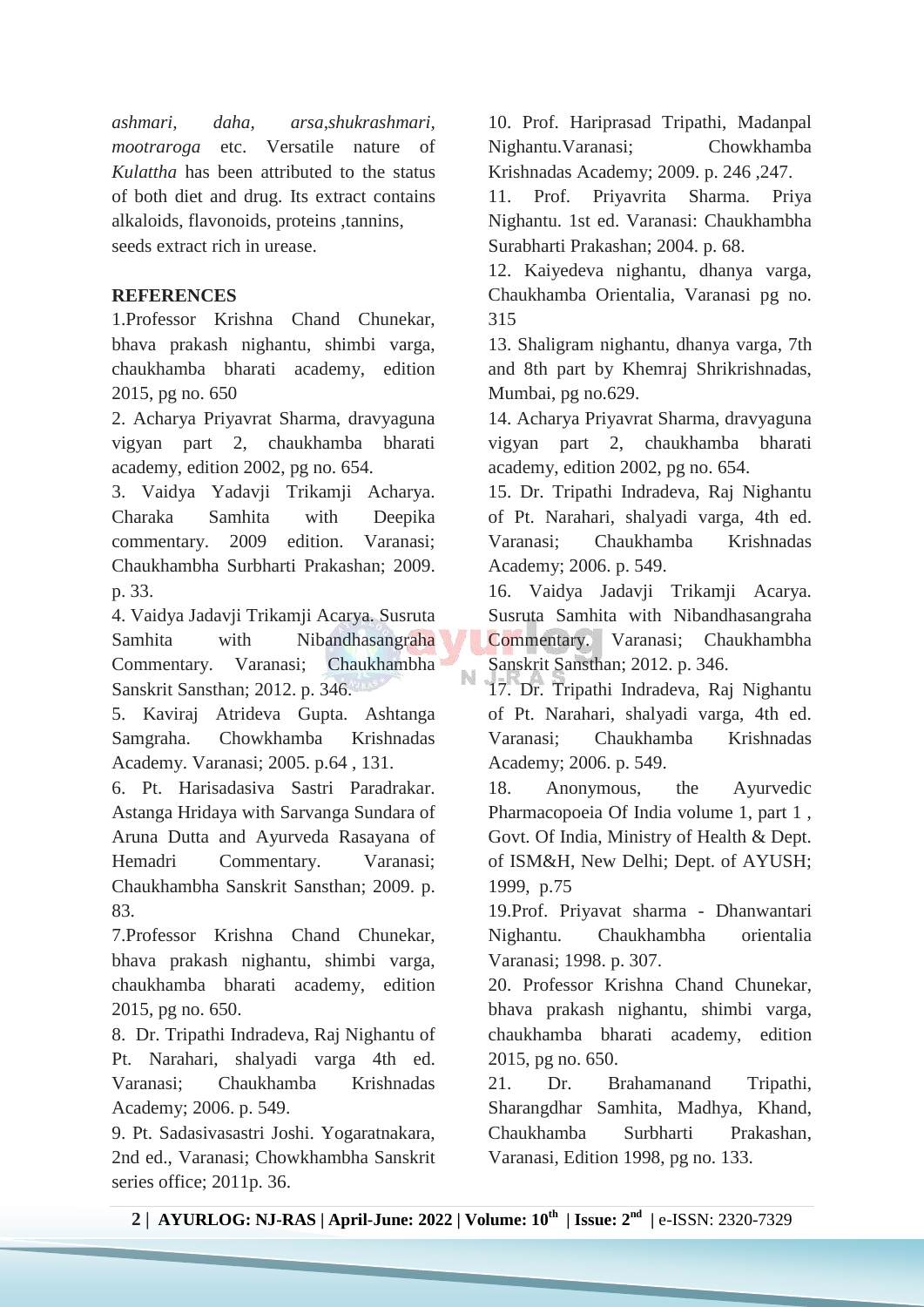22. International Journal Of Ayurveda AND Pharma Research: Kulatha: Therapeutic Approach- A Comprehensive Review by MC Shobhna, Medha Kulkarni.

*Conflict of Interest: Non | Source of funding: Nil*

*Cite this article:*

*"Pharmacognostical study of kulattha (Dolichos Biflorus)." Balaji S. Sawant, Bhagyashree Gaikwad, Shraddha Chaudhari*

*Ayurlog: National Journal of Research in Ayurved Science- 2022; (10) (02): 01-09*



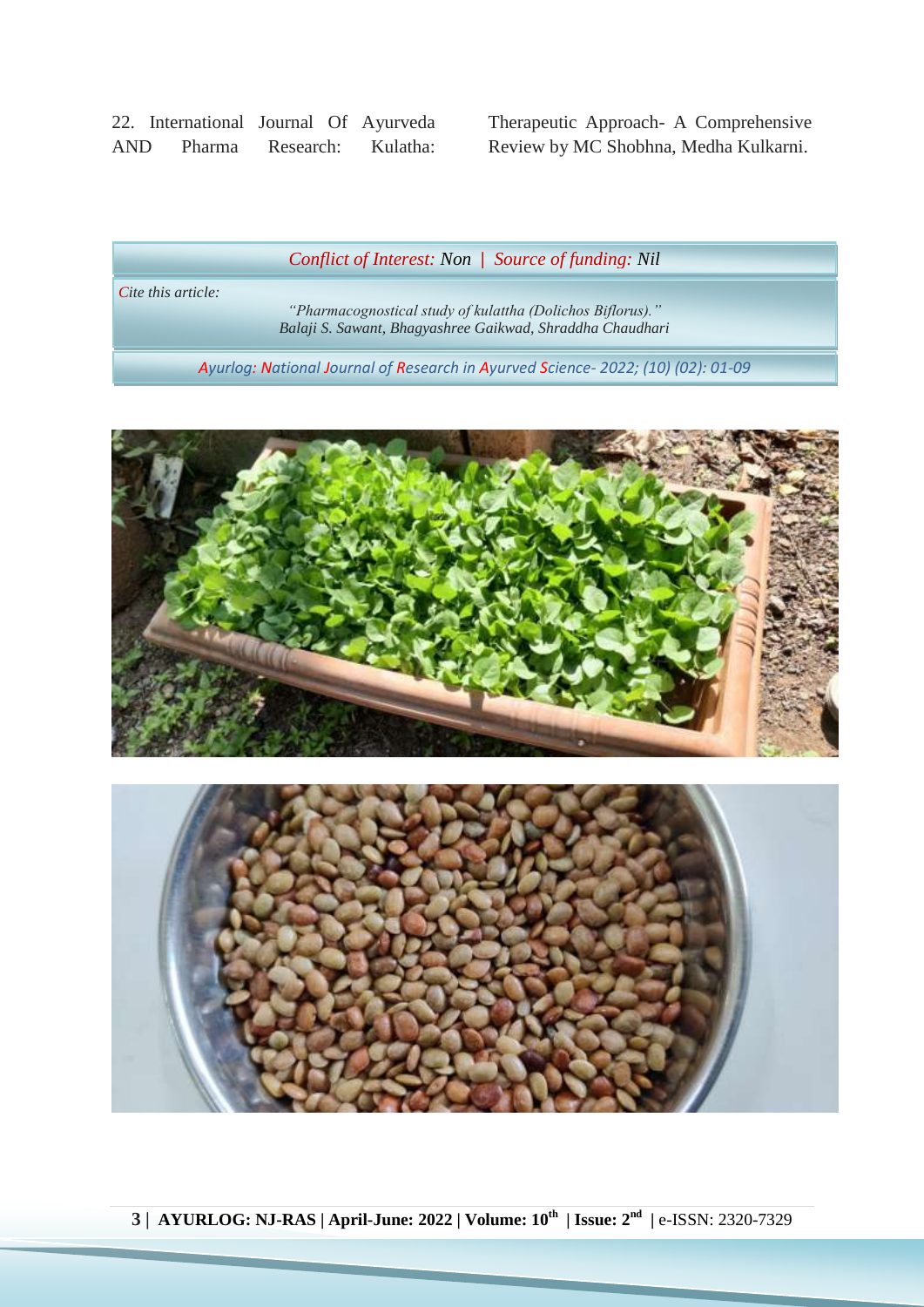



(PIONEERS IN AYURVEDIC RESEARCH SINCE 1947 IN . DENTAL . MEDICAL . VETERINARY FIELDS)

ADMN. OFFICE: ALARSIN HOUSE, A/32, STREET NO. 3, OPP. ESIS HOSPITAL, M.I.D.C. ANDHERI (E), MUMBAI-400 093. (INDIA) .PBOX: 9444 TEL.: 2821 6836,2836 7804 .FAX: 022-2838 4116 . GRAM: ALARSIN (FT)

**ANALYTICAL REPORT: KULTHA BHARAD** (*Dolichos biflorus*)

| <b>TEST</b>       | <b>SPECIFICATIONS</b>    | <b>RESULT</b>              |
|-------------------|--------------------------|----------------------------|
| <b>APPEARANCE</b> | Dry Bharad               | <b>Dry Bharad</b>          |
| <b>COLOUR</b>     | Greyish To Reddish Brown | <b>Light Reddish Brown</b> |
| <b>ODOUR</b>      | Characteristic           | <b>Characteristic</b>      |
| <b>TASTE</b>      | Astringent               | <b>Astringent</b>          |
| <b>MOISTURE</b>   | NMT 5 %                  | $3.41\%$                   |
| <b>CONTENT</b>    |                          |                            |
| <b>ASH</b>        | NMT 5 %                  | 2.96%                      |
| AIA               | NMT 1 %                  | $0.53\%$                   |
| ASE               | NLT 3 %                  | 5.60 $\%$                  |
| <b>WSE</b>        | NLT 12 %                 | 14.57 %                    |
| <b>MACROSCOPY</b> |                          |                            |



*The sample complies with the standards as per Ayurvedic pharmacopoeia Part I Volume I page 75.*

**ALARSIN**

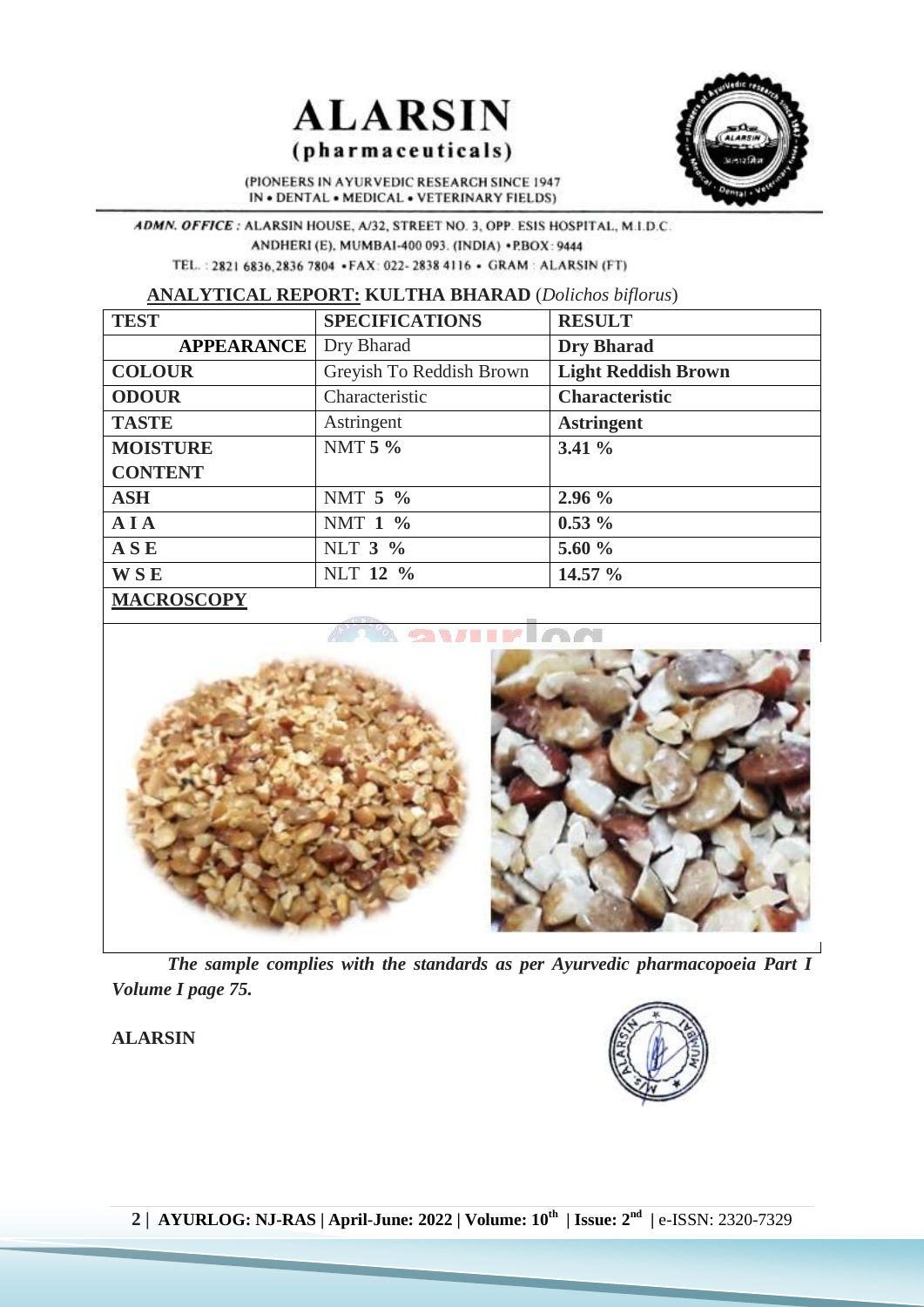



5:- Sample Q:- Qurcetin

**3 | AYURLOG: NJ-RAS | April-June: 2022 | Volume: 10th | Issue: 2nd |** e-ISSN: 2320-7329

1